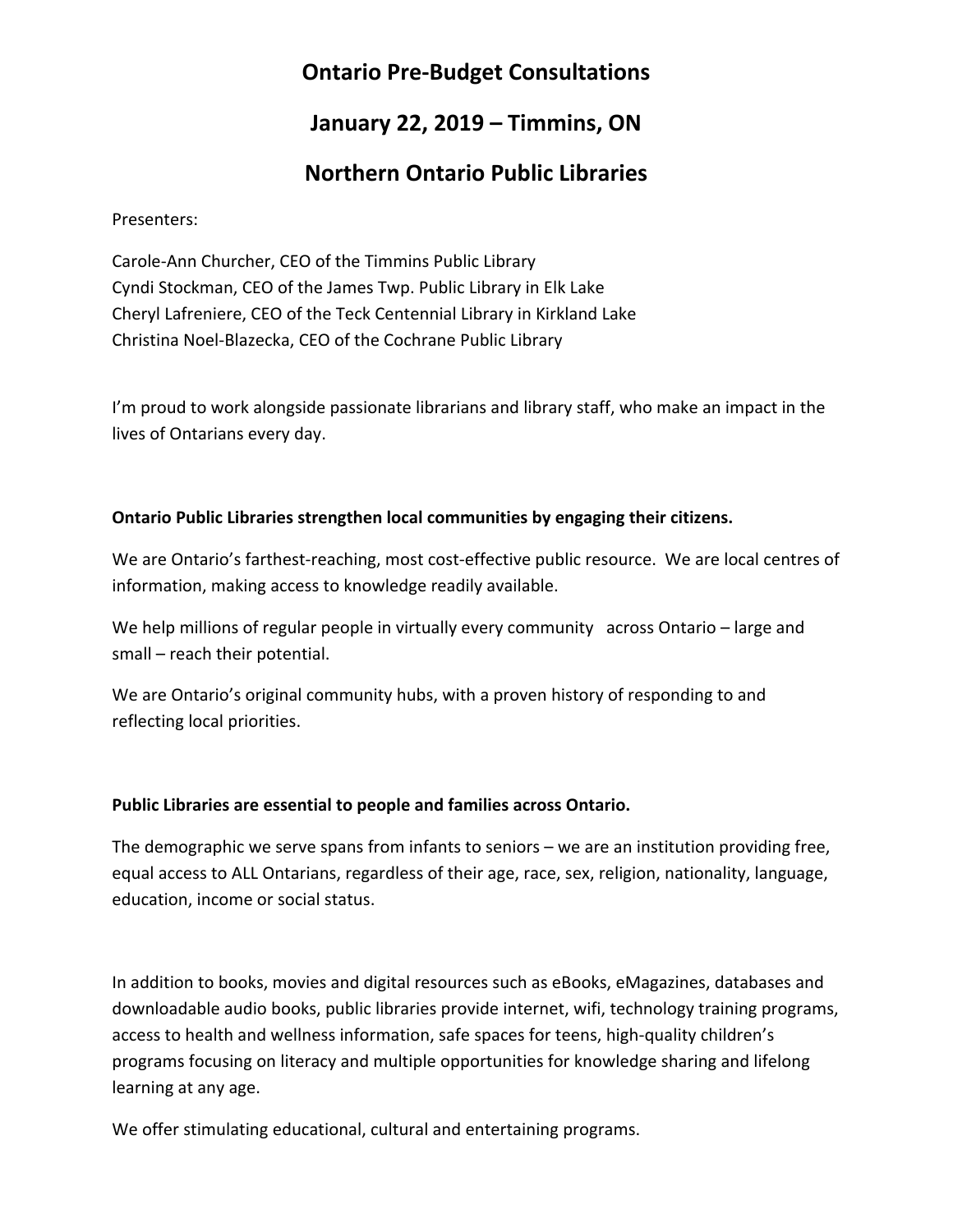We form partnerships with local organizations in order to provide a wider range of resources to our patrons.

Teachers rely on our resources now more than ever to supplement and enhance their lessons due to lack of school libraries and school librarians.

We are also a lifeline for seniors, keeping them involved and active in their communities as they move through life.

In many northern, rural communities the library is the only place where reliable broadband is available and often the only frontline access point for digital Ontario government services and transactions.

## **We would like to share a few stories which demonstrate local impact.**

### Timmins, ON

*Similar to southern Ontario urban centres, Timmins is currently struggling with the issue of homelessness. Libraries are able to support the homeless by providing a welcoming space, access to free books, newspapers and information as well as referrals to local support services.*

*Free access to Wi-Fi and computers are essential for a homeless person, to access online services and to keep in contact with their family members in other parts of the province. We witness firsthand, the value our services to those marginalized populations when they are able to find that apartment listing or access funds to help them get a flight back home. The Library may the place where they get the resources and encouragement they need to get back on their feet again.*

## Elk Lake, ON

*Elk Lake is located at least 40 km from the Hwy 11 corridor, but we are the central hub in our vicinity, with 4 highways coming into our community.*

*James Twp. Public Library has partnered up with Employment Options to offer space for meetings and appointments to help people look for jobs, make resumes or explore different educational training opportunities for new careers. By offering this service, people do not have to travel so far to get the help required to better their futures.*

## **Ontario public libraries deliver a significant economic impact in communities large and small.**

Public libraries like ours deliver huge returns on investment.

Impact studies done across the province indicate that every dollar invested in public libraries consistently generates over \$5 in direct economic benefits for the local community.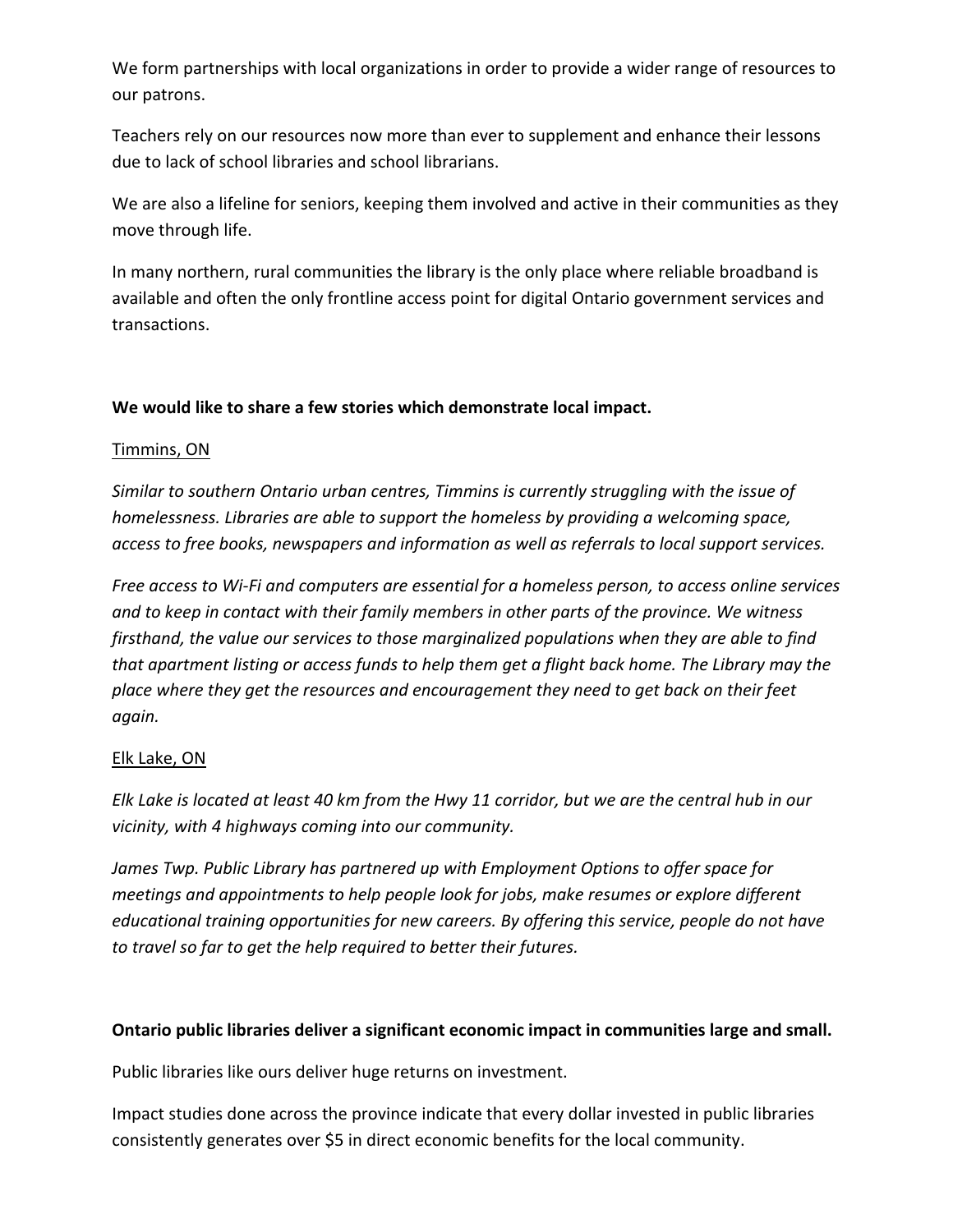### Kirkland Lake, ON

*Debbie is one of many seniors who rely on the Teck Centennial Library in Kirkland Lake for more than just books. When she received an iPad as a Christmas gift, she didn't know what to do with it, or even how to turn it on. Like many seniors, Debbie was fearful to learn this new technology.* 

*Library staff encouraged Debbie to sign up for a free 10-week ipad workshop. Now Debbie is able communicate daily with her daughter and grandchildren, who live in Kitchener, using Facetime.* 

#### **Public libraries need help.**

While we've become resourceful at maximizing the value of every dollar, we've reached a critical crossroads.

Ontario public libraries are primarily a local responsibility. Municipalities, on average, are responsible for 96% of funding for their public libraries, leaving a heavy burden on the local taxpayer.

### Cochrane, ON

*Tyler is a 24-year-old young entrepreneur who spent several days a week at the Cochrane Public Library preparing his business plan to open a therapy clinic. He relied on the library's free WIFI, full administrative services, and comfortable work space to do research and bring his dream to achievement. Today, Tyler continues to come to the library to utilize the wide range of services as before, but for different reasons as well - enjoying the coffee bar on his breaks while relaxing in the library's atmosphere.* 

#### **Ontario should support public libraries.**

The province's support is essential for the sustainability of public libraries, especially for hundreds of libraries in small towns, rural and northern communities.

While we appreciate previous short-term grant opportunities offered by the province, these do not ensure sustainability as our sector transforms itself into the digital 21st Century.

Provincial support was cut by 50% back in the 1990's. And unlike other transfer payment recipients, the provincial base funding for public libraries has been frozen at that level **for over 20 years**. Many libraries are struggling to keep up with the role of public libraries in this digital age. And demand continues to rise.